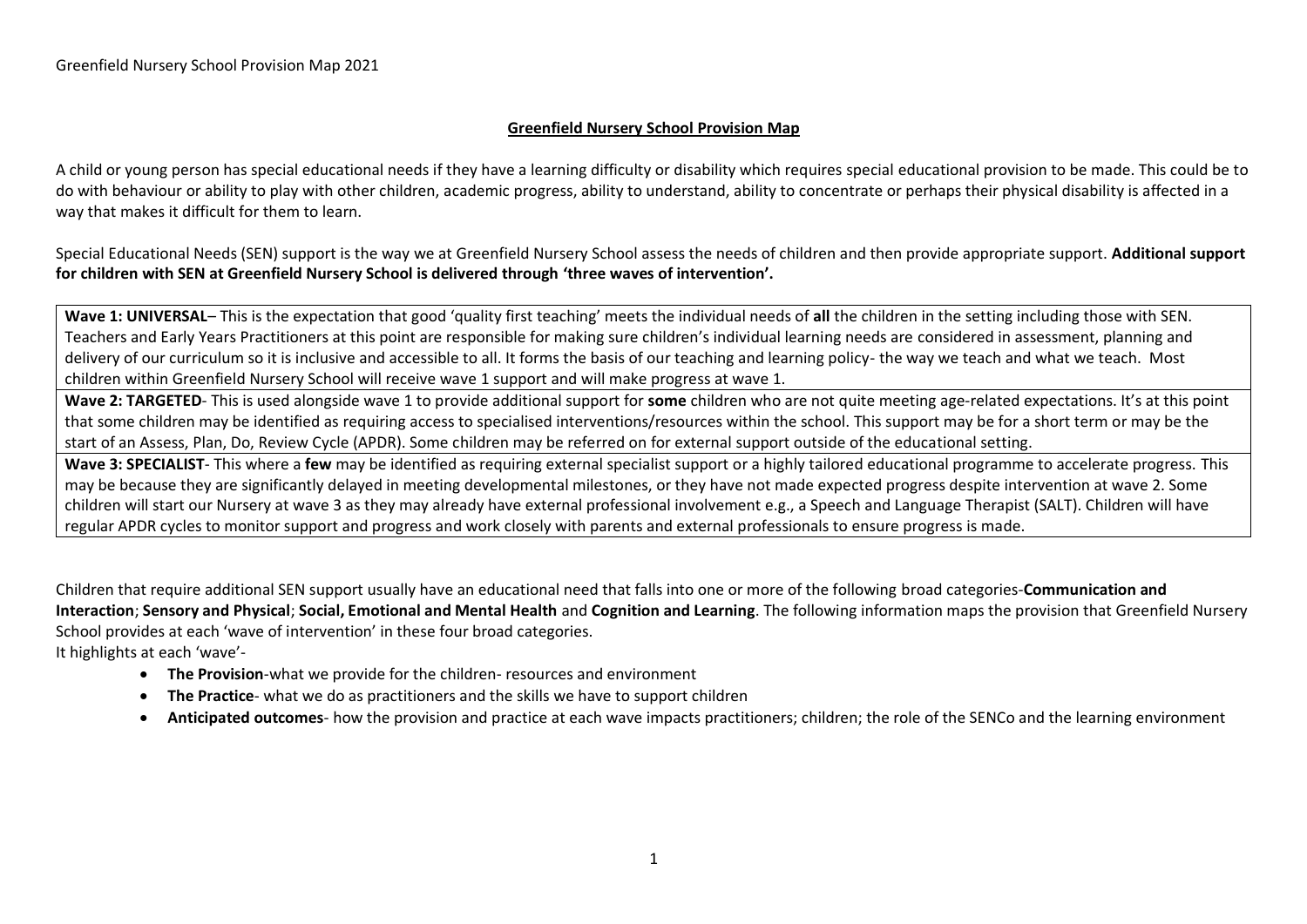## **Broad area of need: Communication and Interaction**

|                  | <b>Provision and Practice</b>                                                                                                                                                                                                                                                                                                                                                                                                                                                                                                                                                                                | <b>Anticipated outcomes</b>                                                                                                                                                                                                                                                                                                                                                                                                                                                                                                                                                                         |
|------------------|--------------------------------------------------------------------------------------------------------------------------------------------------------------------------------------------------------------------------------------------------------------------------------------------------------------------------------------------------------------------------------------------------------------------------------------------------------------------------------------------------------------------------------------------------------------------------------------------------------------|-----------------------------------------------------------------------------------------------------------------------------------------------------------------------------------------------------------------------------------------------------------------------------------------------------------------------------------------------------------------------------------------------------------------------------------------------------------------------------------------------------------------------------------------------------------------------------------------------------|
| <b>UNIVERSAL</b> | <b>Provision-</b>                                                                                                                                                                                                                                                                                                                                                                                                                                                                                                                                                                                            | <b>Practitioners will:</b>                                                                                                                                                                                                                                                                                                                                                                                                                                                                                                                                                                          |
| (Wave 1)         | Greenfield Nursery school offers language rich indoor and outdoor learning                                                                                                                                                                                                                                                                                                                                                                                                                                                                                                                                   | - Promote a rich language environment.                                                                                                                                                                                                                                                                                                                                                                                                                                                                                                                                                              |
|                  | environments appropriate for 2-4-year-olds. Provision promotes learning in                                                                                                                                                                                                                                                                                                                                                                                                                                                                                                                                   | - Embellish children's language to extend their expressions.                                                                                                                                                                                                                                                                                                                                                                                                                                                                                                                                        |
|                  | a challenging and stimulating way. Photo and pictures of resources help aid                                                                                                                                                                                                                                                                                                                                                                                                                                                                                                                                  | - Use a wide vocabulary and explain the meanings of words                                                                                                                                                                                                                                                                                                                                                                                                                                                                                                                                           |
|                  | understanding and promote language development. Visual timetable, visual                                                                                                                                                                                                                                                                                                                                                                                                                                                                                                                                     | - Model language & repeat children's speech                                                                                                                                                                                                                                                                                                                                                                                                                                                                                                                                                         |
|                  | sequences such as toilet / hygiene and visual supports are created using                                                                                                                                                                                                                                                                                                                                                                                                                                                                                                                                     | - Model and emphasise correct speech sound production.                                                                                                                                                                                                                                                                                                                                                                                                                                                                                                                                              |
|                  | photos and 'Communicate in Print' (alternative communication software                                                                                                                                                                                                                                                                                                                                                                                                                                                                                                                                        | - Use open ended questions                                                                                                                                                                                                                                                                                                                                                                                                                                                                                                                                                                          |
|                  | that creates visual pictures)                                                                                                                                                                                                                                                                                                                                                                                                                                                                                                                                                                                | - Use prompts such as 'I wonder' rather than asking lots of direct                                                                                                                                                                                                                                                                                                                                                                                                                                                                                                                                  |
|                  |                                                                                                                                                                                                                                                                                                                                                                                                                                                                                                                                                                                                              | questions.                                                                                                                                                                                                                                                                                                                                                                                                                                                                                                                                                                                          |
|                  | Children with English as an Additional Language (EAL) are supported with                                                                                                                                                                                                                                                                                                                                                                                                                                                                                                                                     | - Use a wide range of communication strategies - gestures, signs, pictures                                                                                                                                                                                                                                                                                                                                                                                                                                                                                                                          |
|                  | additional resources such as dual language books. We also have staff that                                                                                                                                                                                                                                                                                                                                                                                                                                                                                                                                    | and symbols                                                                                                                                                                                                                                                                                                                                                                                                                                                                                                                                                                                         |
|                  | speak additional languages including Turkish, Bengali, Albanian and Hindu.                                                                                                                                                                                                                                                                                                                                                                                                                                                                                                                                   | - Use OPAL and Welcomm assessments to inform planning                                                                                                                                                                                                                                                                                                                                                                                                                                                                                                                                               |
|                  |                                                                                                                                                                                                                                                                                                                                                                                                                                                                                                                                                                                                              | - Use all child-initiated play (CIL) as an opportunity to develop language and                                                                                                                                                                                                                                                                                                                                                                                                                                                                                                                      |
|                  | Opportunities for listening are provided in quieter environments e.g. reading                                                                                                                                                                                                                                                                                                                                                                                                                                                                                                                                | communication skills.                                                                                                                                                                                                                                                                                                                                                                                                                                                                                                                                                                               |
|                  | areas and dens. We have a sensory area and sensory room and quiet spaces                                                                                                                                                                                                                                                                                                                                                                                                                                                                                                                                     | - Ensure daily routines are opportunities for developing language and                                                                                                                                                                                                                                                                                                                                                                                                                                                                                                                               |
|                  | in the setting that children can access.                                                                                                                                                                                                                                                                                                                                                                                                                                                                                                                                                                     | communication e.g. nappy changing,                                                                                                                                                                                                                                                                                                                                                                                                                                                                                                                                                                  |
|                  |                                                                                                                                                                                                                                                                                                                                                                                                                                                                                                                                                                                                              | snack/lunch times etc.                                                                                                                                                                                                                                                                                                                                                                                                                                                                                                                                                                              |
|                  |                                                                                                                                                                                                                                                                                                                                                                                                                                                                                                                                                                                                              |                                                                                                                                                                                                                                                                                                                                                                                                                                                                                                                                                                                                     |
|                  |                                                                                                                                                                                                                                                                                                                                                                                                                                                                                                                                                                                                              |                                                                                                                                                                                                                                                                                                                                                                                                                                                                                                                                                                                                     |
|                  |                                                                                                                                                                                                                                                                                                                                                                                                                                                                                                                                                                                                              |                                                                                                                                                                                                                                                                                                                                                                                                                                                                                                                                                                                                     |
|                  |                                                                                                                                                                                                                                                                                                                                                                                                                                                                                                                                                                                                              |                                                                                                                                                                                                                                                                                                                                                                                                                                                                                                                                                                                                     |
|                  |                                                                                                                                                                                                                                                                                                                                                                                                                                                                                                                                                                                                              |                                                                                                                                                                                                                                                                                                                                                                                                                                                                                                                                                                                                     |
|                  |                                                                                                                                                                                                                                                                                                                                                                                                                                                                                                                                                                                                              |                                                                                                                                                                                                                                                                                                                                                                                                                                                                                                                                                                                                     |
|                  |                                                                                                                                                                                                                                                                                                                                                                                                                                                                                                                                                                                                              |                                                                                                                                                                                                                                                                                                                                                                                                                                                                                                                                                                                                     |
|                  |                                                                                                                                                                                                                                                                                                                                                                                                                                                                                                                                                                                                              |                                                                                                                                                                                                                                                                                                                                                                                                                                                                                                                                                                                                     |
|                  |                                                                                                                                                                                                                                                                                                                                                                                                                                                                                                                                                                                                              |                                                                                                                                                                                                                                                                                                                                                                                                                                                                                                                                                                                                     |
|                  |                                                                                                                                                                                                                                                                                                                                                                                                                                                                                                                                                                                                              |                                                                                                                                                                                                                                                                                                                                                                                                                                                                                                                                                                                                     |
|                  |                                                                                                                                                                                                                                                                                                                                                                                                                                                                                                                                                                                                              |                                                                                                                                                                                                                                                                                                                                                                                                                                                                                                                                                                                                     |
|                  |                                                                                                                                                                                                                                                                                                                                                                                                                                                                                                                                                                                                              |                                                                                                                                                                                                                                                                                                                                                                                                                                                                                                                                                                                                     |
|                  | ICT is used to extend opportunities for communication and interaction. All<br>staff have access to an iPad that are used to supplement teaching.<br><b>Practice-</b><br>All children are assessed on entry using Observation of Play and Learning<br>Assessment Tool (OP&L) and WelComm (Speech and Language screener) to<br>identify specific needs. Information from the assessment data is used by<br>practitioners to inform daily planning.<br>Practitioners use a wide range of communication strategies in everyday<br>practice including verbal interactions, gestures, signs, pictures and symbols. | - Use Letters and Sounds phonics materials and Foundations in Phonics<br>- Use WellComm Assessment Toolkit for assessing children's language and<br>communication skills<br><b>SENCo will:</b><br>- Analyses and monitors children's communication against OPAL and the<br>EYFS and WellComm assessment scores to identify specific needs.<br>- Supports teaching staff to provide a language rich environment in<br>continuous provision and identify further training needs<br>Children are encouraged to:<br>- Develop listening and attention skills to support early phonological<br>awareness |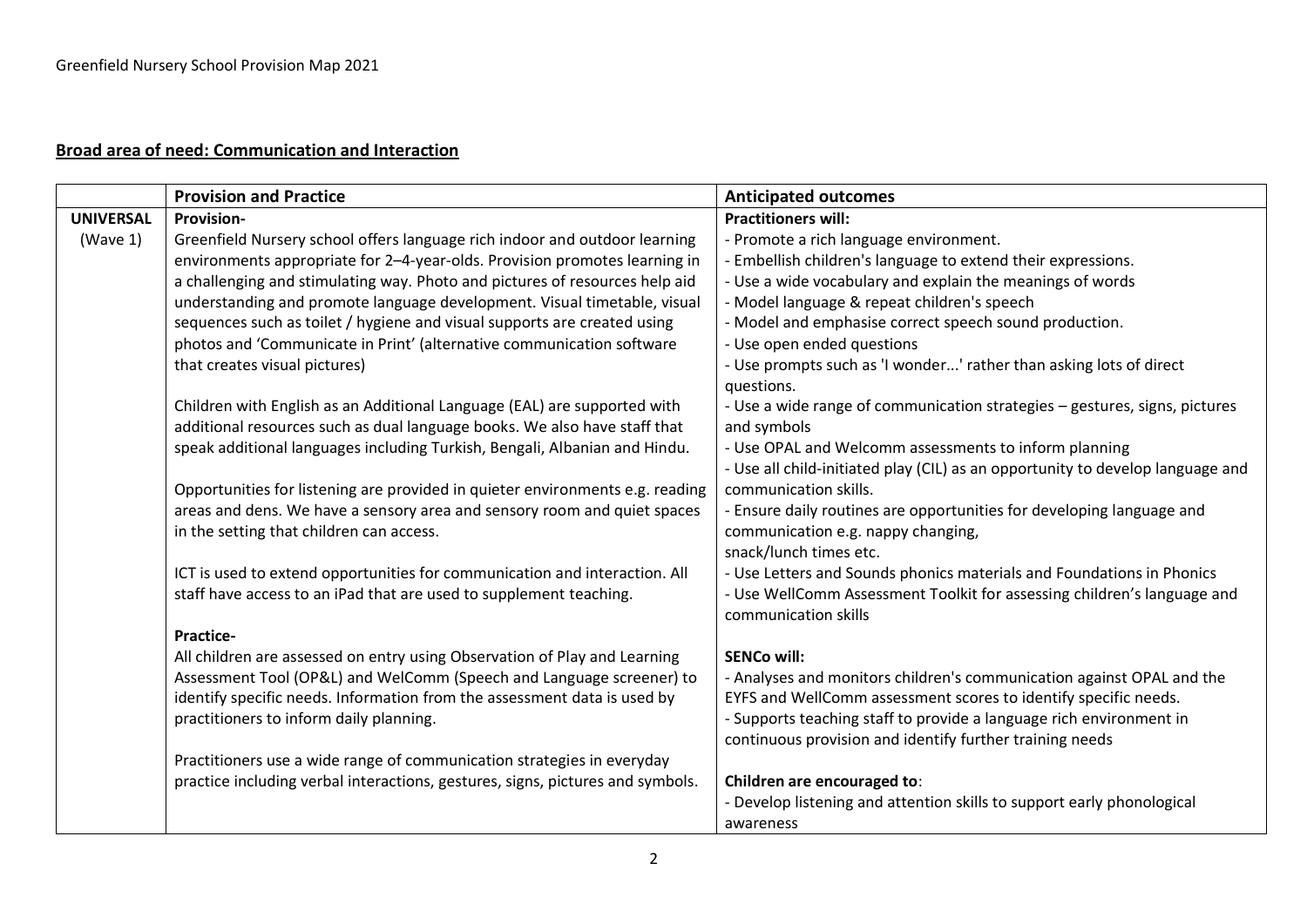|                 | All children's attempts to communicate are recognised and valued.                                       | - Develop speech & language and communications skills at an age-            |
|-----------------|---------------------------------------------------------------------------------------------------------|-----------------------------------------------------------------------------|
|                 | Practitioners know when to listen and give children time to express                                     | appropriate level                                                           |
|                 | themselves. Practitioners model language and repeat children's speech to                                | - Develop relationships with their peers                                    |
|                 | extend the language used and/or to model correct speech sound                                           | - Make choices                                                              |
|                 | production.                                                                                             | - Take turns and share                                                      |
|                 |                                                                                                         | - Follow routines                                                           |
|                 | Blank level questioning strategies are used to encourage the development of                             | - Follow simple instructions                                                |
|                 | general language; vocabulary, comprehension, reasoning, inferencing,<br>predicting and problem solving. | - Develop question and answer skills                                        |
|                 |                                                                                                         | <b>Environment &amp; Resources:</b>                                         |
|                 | Opportunities to promote communication and interaction is maximised e.g.,                               | - Communication friendly spaces developed and identified within the setting |
|                 | at snack / lunch time, during nappy changing. Opportunities are developed                               | - Images of signs and symbols are displayed in all areas of the setting     |
|                 | to enable children to make and communicate their choices in a variety of                                | - Use of bi-lingual support & resources                                     |
|                 | ways.                                                                                                   | - Availability of a wide range of resources to support communication &      |
|                 |                                                                                                         | interaction at appropriate level e.g., microphones, camera, talking         |
|                 | Opportunities are made to encourage children to talk about their                                        | photograph albums, Mantra lingua pens, play bags, book corners, library     |
|                 | experiences and interests, including contributions to and the sharing of their                          | books and iPads.                                                            |
|                 | learning journey.                                                                                       |                                                                             |
|                 |                                                                                                         |                                                                             |
|                 | Children with English as an Additional Language are assessed using stages of                            |                                                                             |
|                 | English acquisition. Assessment data is used to plan provision.                                         |                                                                             |
|                 |                                                                                                         |                                                                             |
|                 | All staff are Makaton Level 1 trained. Learning Support Assistants are Elkan                            |                                                                             |
|                 | trained. These practices are used daily to support children in the                                      |                                                                             |
|                 | development of their language and communication.                                                        |                                                                             |
| <b>TARGETED</b> | <b>Provision:</b>                                                                                       | <b>Practitioners will:</b>                                                  |
| (Wave2)         | Additional visual support materials may be used to support an individual                                | - Use key words for instructions and comments                               |
|                 | child such as visual timetables.                                                                        | - Offer choices with reduced options to aid decision making.                |
|                 |                                                                                                         | - Plan activities to support specific areas of focus in small groups        |
|                 | Children may receive targeted support with the SENCo/ experienced                                       | - Are supported by SENCo to plan appropriate focused activities and choose  |
|                 | practitioner using WellComm activities and ECAT activities.                                             | resources                                                                   |
|                 |                                                                                                         | - Are supported by SENCo to implement and evaluate targets                  |
|                 | Children with English as an additional language receive differentiated                                  | - Plan specific WellComm activities relevant to identified needs            |
|                 | support by nursery practitioners.                                                                       | - Have access to additional training opportunities.                         |
|                 |                                                                                                         |                                                                             |
|                 | <b>Practice:</b>                                                                                        | <b>SENCo will:</b>                                                          |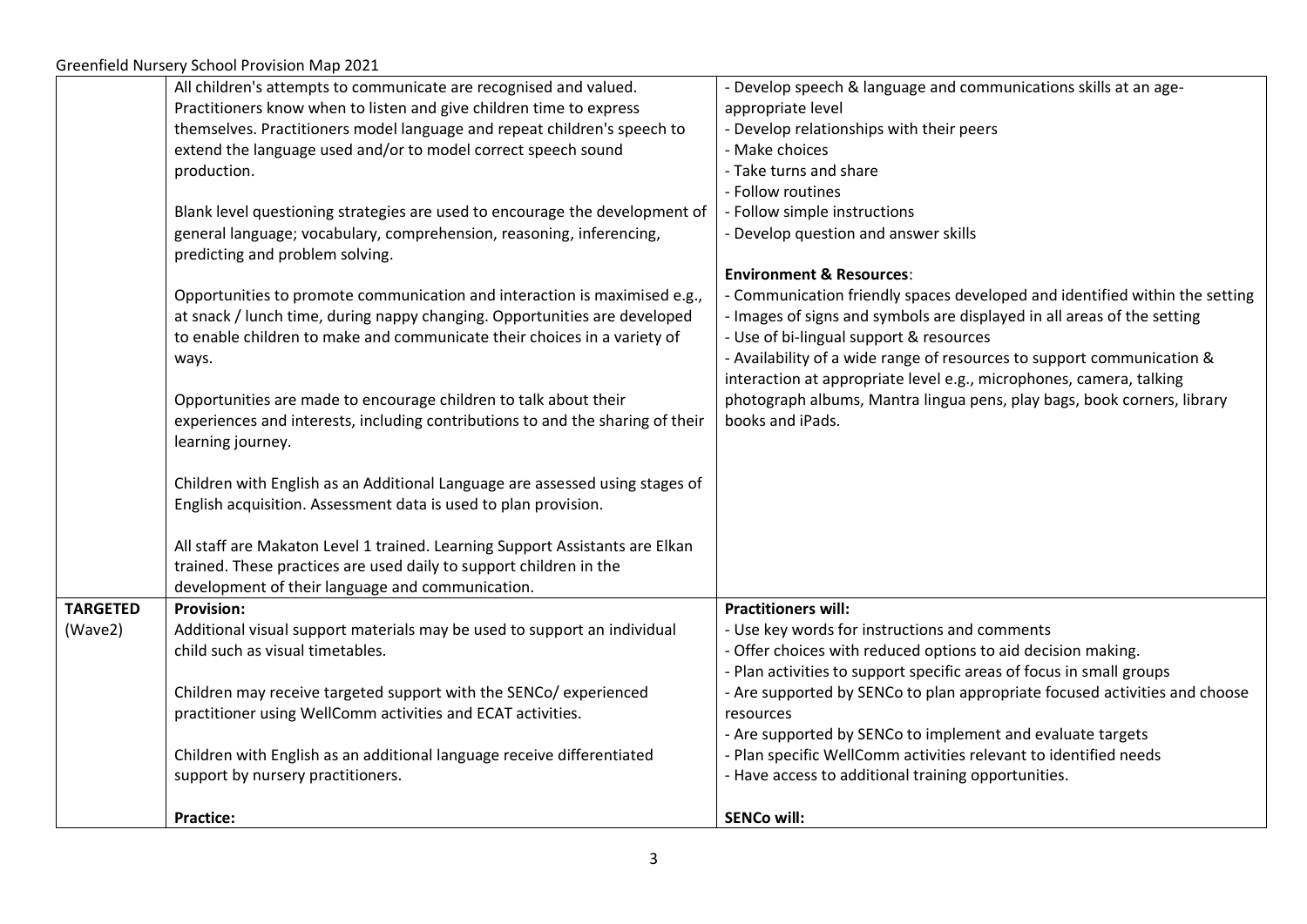|                   | EYFS and WellComm assessments are used to inform daily planning and           | - Analyse children's communication OP&L and WellComm assessment                |
|-------------------|-------------------------------------------------------------------------------|--------------------------------------------------------------------------------|
|                   | identify where differentiated provision is needed.                            | - Liaise with and support key person and parents                               |
|                   |                                                                               | - Plan and monitor intensive interventions using the WellComm/ECAT             |
|                   | WellComm screening identifies children's speech, language and                 | - Refer to Speech and Language therapist (SALT)/ Family Centre,                |
|                   | understanding needs and provides suggested targeted activities.               | Step1Support where required                                                    |
|                   |                                                                               | - Refer for additional support (Inclusion Funding), as appropriate, monitoring |
|                   | Attention Autism strategies employed to aid the development of shared         | the spend and the impact.                                                      |
|                   | attention.                                                                    | - Uses advice and guidance from involved professionals to set appropriate      |
|                   |                                                                               | next steps.                                                                    |
|                   | Practitioners have a variety of techniques to share / extend and enhance      | - Encourage parents to attend speech and language drop in clinics              |
|                   | children's play and learning                                                  | - May arrange Team Around the Family (TAF) meetings or refer for Early         |
|                   | - follow child's lead                                                         | Help/Family First Assessments to access multi agency team around the child     |
|                   | - give running commentary                                                     | if appropriate                                                                 |
|                   | - ask open ended questions                                                    |                                                                                |
|                   | - model play actions and vocabulary                                           | Children are encouraged to:                                                    |
|                   | - demonstrate inquisitiveness, hypothesising,                                 | - Develop listening and attention skills in focused small group activities     |
|                   | questioning etc.                                                              | - Develop a wide vocabulary of single words and begin to combine words         |
|                   |                                                                               | - Initiate interaction and communication with adults and peers                 |
|                   | Intervention is implemented through a small steps approach. Practitioners     | - Work towards individual targets                                              |
|                   | may need to simplify their language, allow pauses and / or support            |                                                                                |
|                   | understanding through visual prompts.                                         |                                                                                |
|                   |                                                                               | <b>Environment and resources:</b>                                              |
|                   | Children's individual learning styles are identified and considered when      | -Specific resources obtained to support targeted work on communication         |
|                   | planning e.g. interactive stories and action songs encourage children to      | and interaction in small group                                                 |
|                   | move and interact physically at group time. The outdoor environment is        | -Quiet areas identified for focussed work                                      |
|                   | used for all curriculum areas                                                 |                                                                                |
|                   |                                                                               |                                                                                |
|                   | Children are observed using a range of techniques and in different areas of   |                                                                                |
|                   | the environment. Practitioners record children's shared and sustained         |                                                                                |
|                   | thinking /adults actions and words in their observations. Records show links  |                                                                                |
|                   | between adult's actions /words and children's learning.                       |                                                                                |
| <b>SPECIALIST</b> | OPAL baseline, WellComm assessments, children's behaviours and other          | <b>Practitioners:</b>                                                          |
| (Wave 3)          | needs and disabilities form the basis for ADPR Plans AKA Learning Plans (LP). | - Are aware of specific needs of individual children.                          |
|                   |                                                                               | - Deliver specific programmes.                                                 |
|                   | LP's are written by the Class teacher/Key Person with the support of the      | - Adopt specific strategies identified by EY SEND Special Advisory Teacher or  |
|                   | SENCO and parents and shared with all relevant nursery practitioners.         | other specialist advice                                                        |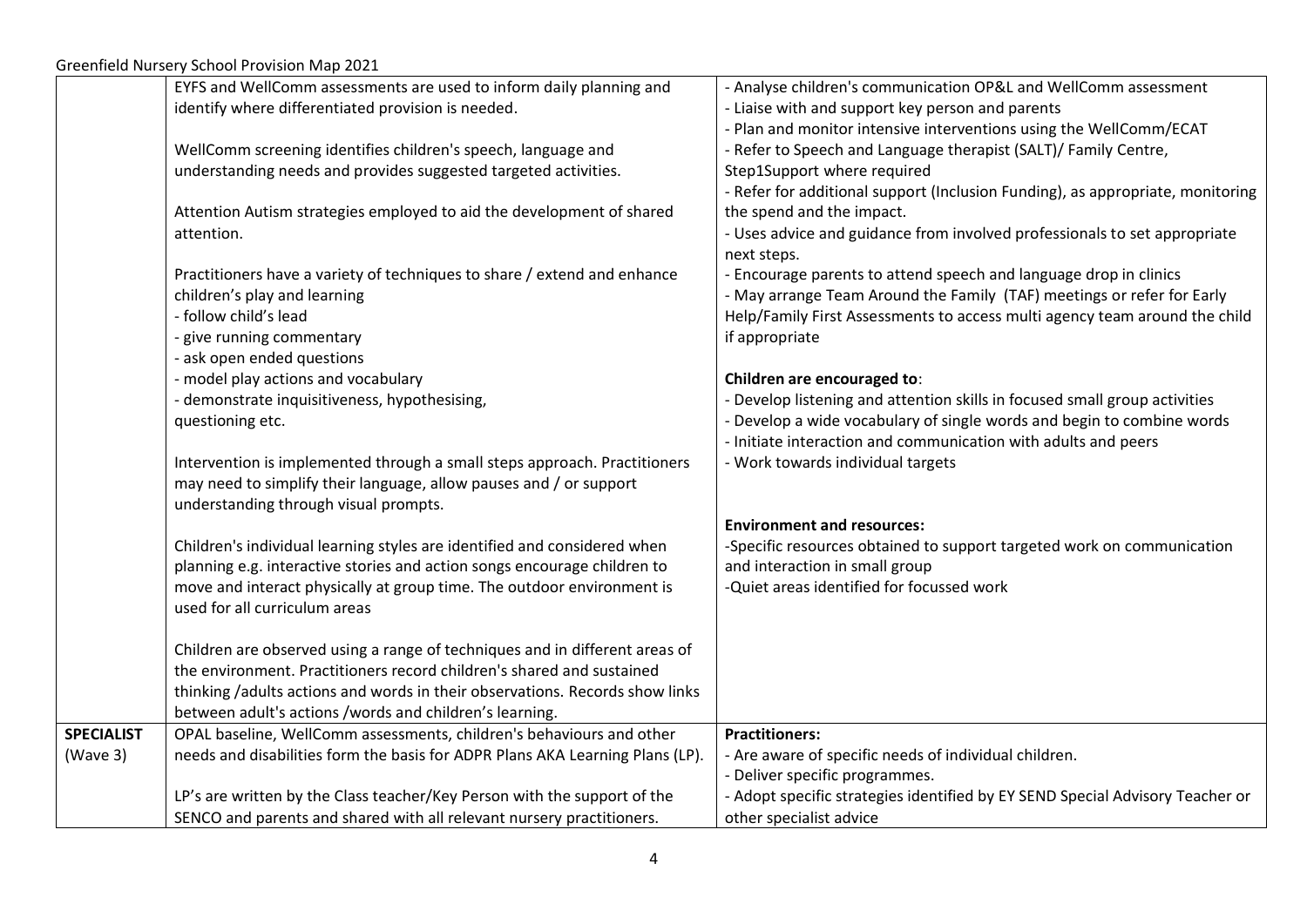| Each child's individual LP reflects their interests and includes 'SMART' targets<br>(specific, measurable, attainable, relevant, and time-limited). Other details<br>specify the people involved, the level of support, suggested strategies<br>resources needed and the context.                                                                                                                                                                                                                                                                           | - Consistently use appropriate augmentative and alternative communication<br>(AAC) systems e.g. Picture Exchange Communication System (PECS) symbols,<br>signs where appropriate.<br>- Support children to develop skills in AAC<br>- Collect written evidence to support SENCo in writing reports                                                                                                                                                                                                                                                                                                                                                                                                                                                                                                                                     |
|-------------------------------------------------------------------------------------------------------------------------------------------------------------------------------------------------------------------------------------------------------------------------------------------------------------------------------------------------------------------------------------------------------------------------------------------------------------------------------------------------------------------------------------------------------------|----------------------------------------------------------------------------------------------------------------------------------------------------------------------------------------------------------------------------------------------------------------------------------------------------------------------------------------------------------------------------------------------------------------------------------------------------------------------------------------------------------------------------------------------------------------------------------------------------------------------------------------------------------------------------------------------------------------------------------------------------------------------------------------------------------------------------------------|
| Learning plans detail differentiated provision with a small steps approach<br>and include appropriate strategies and resources. LPs are dated and signed<br>by parents. Regular meetings are held with parents to review and evaluate<br>the LP targets and to plan the next steps.<br>Advice sought from a speech and language therapist, EY SEND Specialist<br>Advisory Teacher, Educational Psychology Service (Enfield). Other specialist<br>linguistic support may be sought, as appropriate.<br>Specialist training and/or advice sought as required. | <b>SENCO:</b><br>- Identifies children on SEN Census<br>- Liaise with and support key person and parents<br>- Works in partnership with professionals e.g. speech and language<br>therapist.<br>- make applications and refer for additional support and funding<br>- Supports practitioners to implement LPs<br>- Review LP's with the KP and the carers.<br>- Report writing for reviews<br>- Arranges reviews of progress through LPs and TAFs<br>Children are encouraged to:<br>- Develop communication to express wants and needs<br>- Engage and participate in targeted activities - 1:1, small<br>and larger groups<br>- Work towards individual targets<br><b>Environment &amp; resources:</b><br>-Specific resources used to support work towards LPs as advised by Inclusion<br>Teacher and/or speech & language therapist. |
|                                                                                                                                                                                                                                                                                                                                                                                                                                                                                                                                                             |                                                                                                                                                                                                                                                                                                                                                                                                                                                                                                                                                                                                                                                                                                                                                                                                                                        |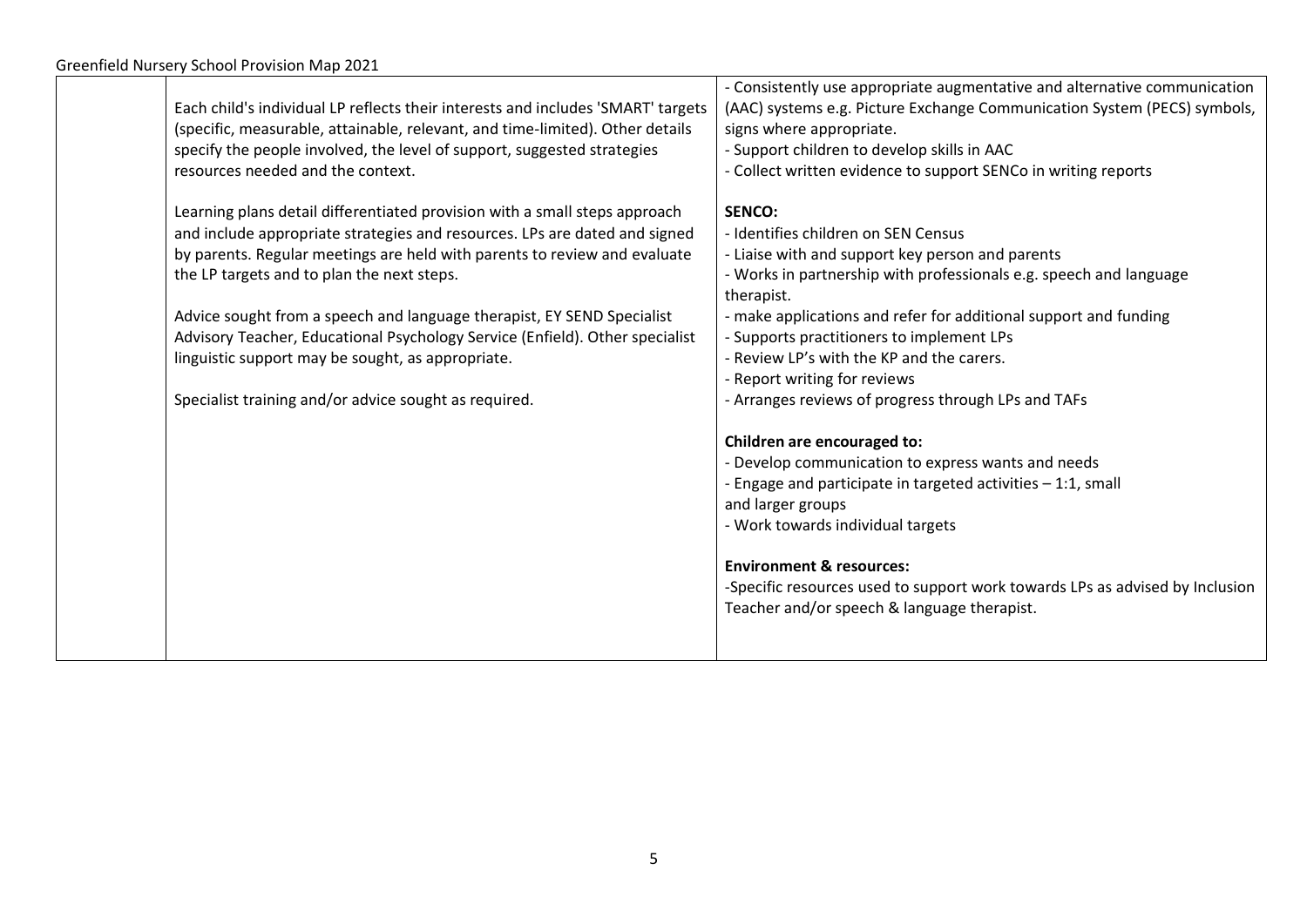## **Broad area of need: Sensory and Physical**

|                  | <b>Provision and Practice</b>                                               | <b>Anticipated outcome</b>                                                        |
|------------------|-----------------------------------------------------------------------------|-----------------------------------------------------------------------------------|
| <b>UNIVERSAL</b> | <b>Provision-</b>                                                           | <b>Practitioners:</b>                                                             |
| (Wave 1)         | Greenfield Nursery School offers an indoor and outdoor learning             | - Consider the learning environment at all stages of planning to ensure           |
|                  | environment that is planned to be accessible to all children and offers the | accessibility for all children                                                    |
|                  | flexibility to be adapted to cater for individual needs. The classrooms are | Build a detailed understanding of each child's individual needs and use           |
|                  | furnished with adjustable tables and chairs and reasonable adjustments      | this information to plan appropriate learning environments and                    |
|                  | are made to accommodate children's physical needs. The nursery has          | experiences. Use Learning Journeys to record significant learning                 |
|                  | good natural light.                                                         | experiences.                                                                      |
|                  |                                                                             | - Adapt the outdoor learning environment to provide for the abilities,            |
|                  | Our indoor & outdoor learning environments allow sufficient space to set    | needs and interests of all children                                               |
|                  | up relevant activities for both energetic play and quiet relaxation. We     | - Provide a range of challenging, developmentally age-appropriate toys            |
|                  | have a range of seating and relaxing facilities e.g. cushions, book areas   | and resources to explore and practice skills                                      |
|                  | and outdoor dens and a sensory garden.                                      | Encourage child independence by creating an enabling environment, e.g.            |
|                  | An accessible toilet and changing area are provided.                        | low storage of resources.                                                         |
|                  |                                                                             | Ensure displays are purposeful and accessible to children                         |
|                  | Equipment & open-ended resources are provided that challenge and            | Provide areas for energetic play and relaxation                                   |
|                  | motivate children to learn new skills and build on what they can do         | Design a stimulating creative area with a wide range of resources and             |
|                  | already.                                                                    | equipment                                                                         |
|                  |                                                                             | Plan supported / adult-led activities to develop skills e.g. cutting              |
|                  | A range of developmentally age-appropriate toys are provided e.g. cause     | Manage the learning environment to ensure appropriate light and noise<br>control. |
|                  | & effect, inset, trainer scissors, finely graded construction bricks.       |                                                                                   |
|                  | To promote independence and free exploration, all equipment is stored in    | Children are encouraged to:                                                       |
|                  | same place at child level and is clearly labelled with photo and/or text.   | - Learn through their senses                                                      |
|                  | Displays remain neutral to avoid over stimulation and display children's    | - Make choices                                                                    |
|                  | work.                                                                       | - Develop independence                                                            |
|                  |                                                                             | - Access all areas of the learning environment                                    |
|                  | Greenfield Nursery School provides opportunities for sensory play and       | <b>Experiment and explore</b>                                                     |
|                  | exploration using treasure baskets, musical instruments, messy play,        | Develop physical skills                                                           |
|                  | smart board and sensory resources.                                          | Develop their creativity and problem-solving skills                               |
|                  |                                                                             | Be active                                                                         |
|                  |                                                                             | - Have opportunities and places to relax                                          |
|                  |                                                                             | - Wear appropriate clothes for the activity and weather conditions                |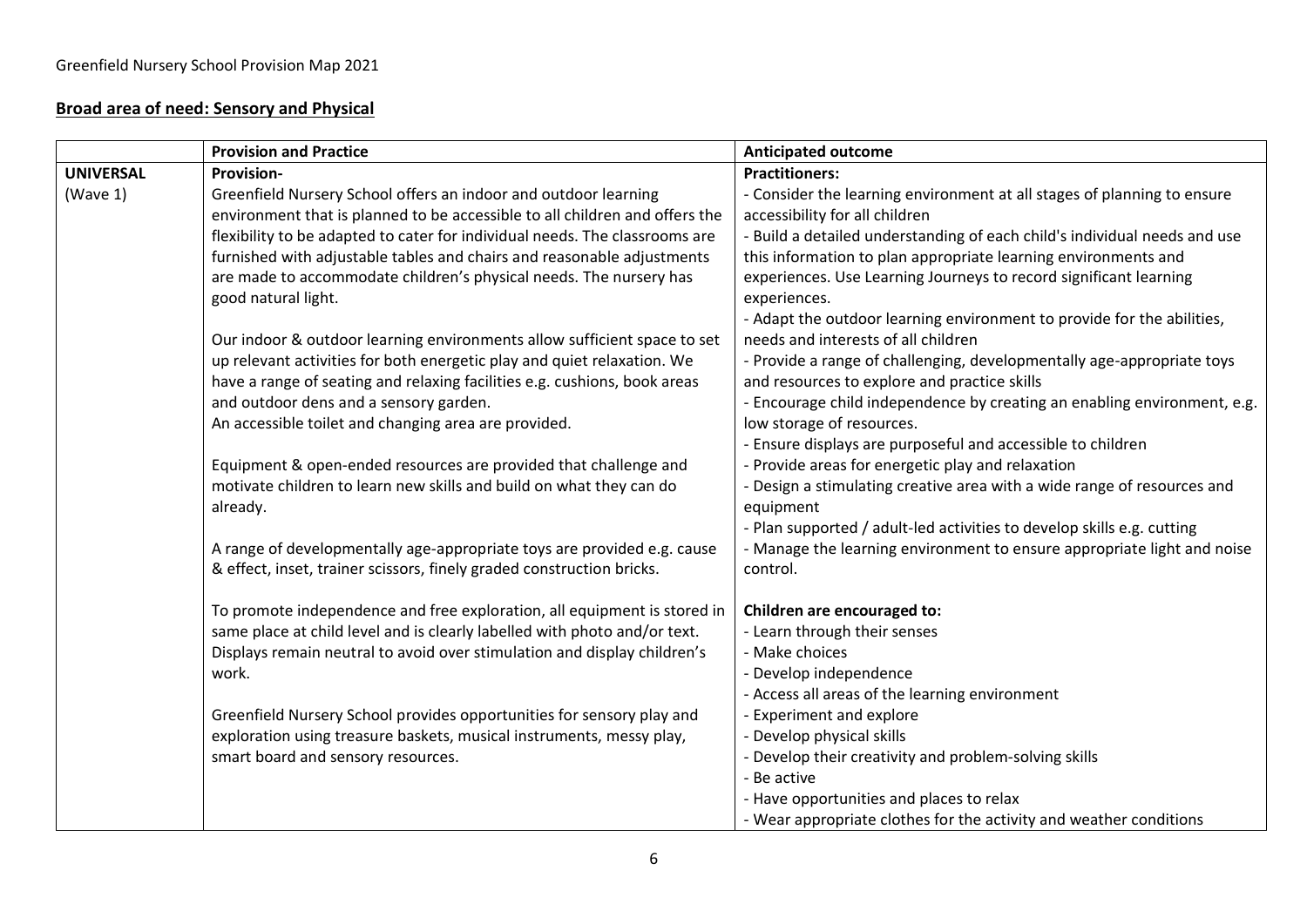|                 | We have a large well-equipped outdoor learning environment where              |                                                                           |
|-----------------|-------------------------------------------------------------------------------|---------------------------------------------------------------------------|
|                 | children can practise physical activities and develop their fine and gross    | <b>Environment &amp; resources:</b>                                       |
|                 | motor skills with increasing independence.                                    | - a rich, stimulating and challenging indoor and outdoor environment      |
|                 |                                                                               | - accessible resources at child level                                     |
|                 | <b>Practitioners</b>                                                          | - opportunities to be active and to relax                                 |
|                 | Nursery practitioners plan an accessible, language rich learning              | - noise management strategies in place                                    |
|                 | environment within the universal, continuous provision                        |                                                                           |
|                 |                                                                               |                                                                           |
|                 | SENCo and key person will use observations to inform practice and meet        |                                                                           |
|                 | individual children's sensory and physical needs.                             |                                                                           |
|                 |                                                                               |                                                                           |
|                 | Our creative area offers a broad range of opportunities and equipment         |                                                                           |
|                 | for tactile / messy / sensory activities.                                     |                                                                           |
|                 |                                                                               |                                                                           |
|                 | Children are encouraged to wear appropriate clothing to enable full           |                                                                           |
|                 | access to provision e.g. aprons, rain clothes and wellingtons, sun hats, etc. |                                                                           |
|                 |                                                                               |                                                                           |
|                 | Practitioners and children are aware of and apply effective noise             |                                                                           |
|                 | management strategies, particularly in our quiet area.                        |                                                                           |
|                 |                                                                               |                                                                           |
|                 |                                                                               |                                                                           |
| <b>TARGETED</b> | <b>Provision-</b>                                                             | <b>Practitioners:</b>                                                     |
| (Wave 2)        | Changes to environment are highlighted, discussed and carefully planned.      | - Produce plans which include details of differentiation for individual's |
|                 | 'Quiet or calm' areas are provided for children. Carpet areas and furniture   | access needs with resources identified and available.                     |
|                 | are used to manage noise & reverberation.                                     | - Highlight, discuss and plan changes to environment as required.         |
|                 | Additional equipment and resources will be used as recommended.               | - Adjust the environment to ensure access for all children                |
|                 | Sensory room provides a space for children to engage and develop their        | - Provide opportunities to develop physical skills to participate in      |
|                 | senses or to calm and focus themselves for learning.                          | energetic play.                                                           |
|                 |                                                                               | - Encourage increased independence in physical and sensory activities.    |
|                 | <b>Practitioners-</b>                                                         |                                                                           |
|                 | SENCo shares relevant information about children's access needs and           | <b>SENCo:</b>                                                             |
|                 | enabling environments to all relevant staff. Plans for all activities include | - Shares relevant information about children's access needs and enabling  |
|                 | details of differentiation for individual's access needs with resources       | environments to all relevant staff.                                       |
|                 | identified and available.                                                     | - Supports children, through Medical Care plans, when using any           |
|                 |                                                                               | prescribed or individual equipment e.g. Epi-pens, inhalers, glasses,      |
|                 |                                                                               |                                                                           |
|                 |                                                                               | boots, hearing aids                                                       |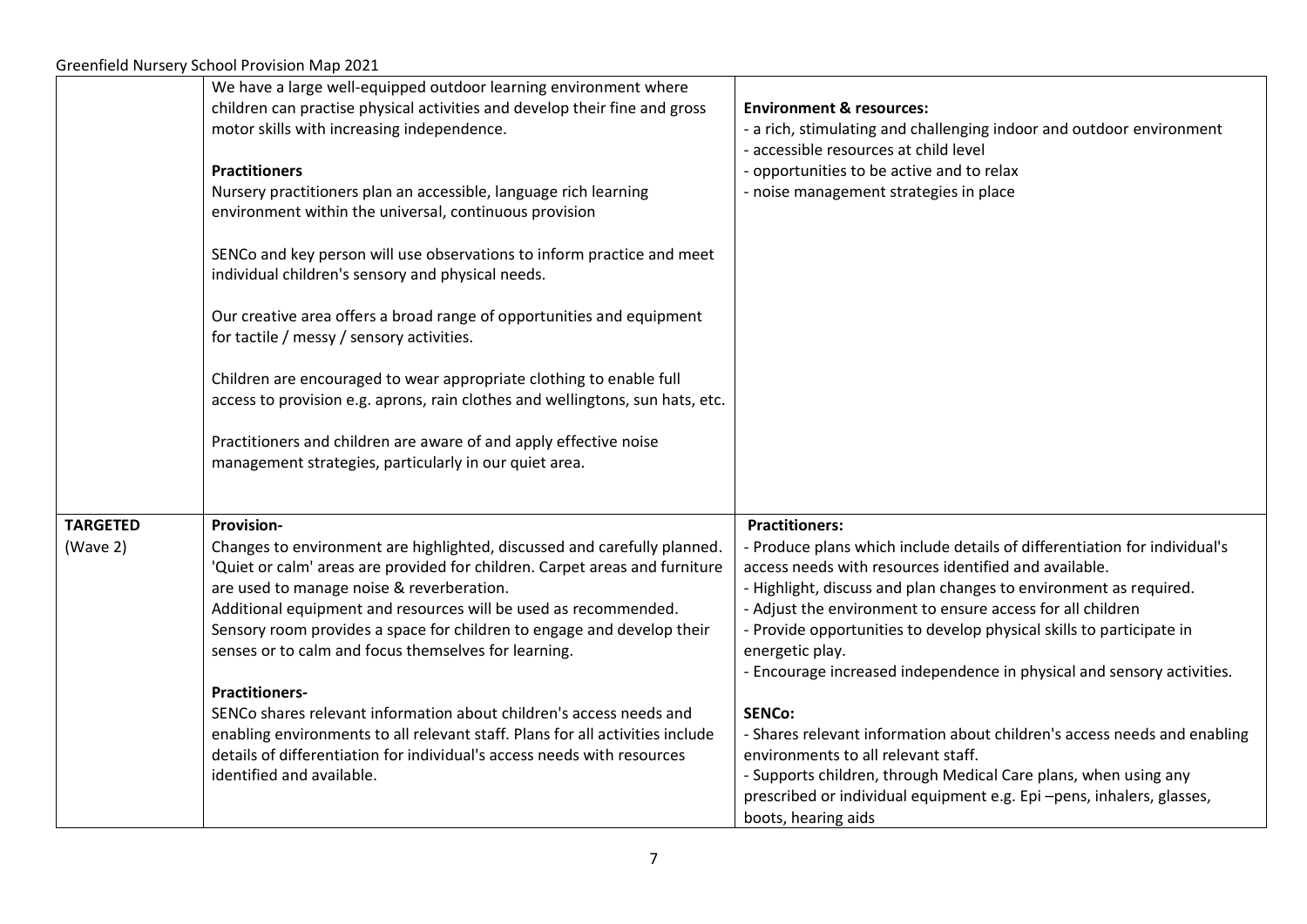|                   | All practitioners are aware of how to use observation to adjust the         | - Planned walk through to access children's environmental needs (        |
|-------------------|-----------------------------------------------------------------------------|--------------------------------------------------------------------------|
|                   | environment to ensure access so that physical and sensory needs are met     | - May initiate Families First assessment to access multi agency team     |
|                   | whilst maintaining high expectations for all children.                      | around the child if appropriate                                          |
|                   |                                                                             | - seek advice from Children and Young Peoples therapy team               |
|                   | Medical and Health Care Plans are written when using any prescribed         |                                                                          |
|                   | medicines or individual equipment e.g. Epi -pens; inhalers, glasses, boots, | Children are encouraged to:                                              |
|                   | hearing aids. Risk assessments will be completed as required.               | - Be independent                                                         |
|                   |                                                                             | - Access all areas of the continuous provision                           |
|                   | Key workers plan time and opportunities to support and encourage            | - Join in adult led activities.                                          |
|                   | children with disabilities, sensory or motor impairments to develop their   |                                                                          |
|                   | physical skills and enable to participate in energetic play.                | <b>Environment and resources:</b>                                        |
|                   |                                                                             | - 'Quiet or calm' areas are provided for children.                       |
|                   | Key worker / additional adults encourage increased independence in          | - Carpet areas and curtains are used to manage noise & reverberation     |
|                   | physical and sensory activities, as appropriate.                            | - Visual timetables are accessible                                       |
|                   |                                                                             | - Equipment is labelled in pictures and symbols                          |
|                   | In consultation with parents / carers the child may be placed on Wave 3.    |                                                                          |
|                   | A Targeted Learning Plan will be devised to identify next steps.            |                                                                          |
| <b>SPECIALIST</b> | <b>Provision-</b>                                                           | <b>Practitioners:</b>                                                    |
| (Wave 3)          | Children's specific environmental requirements are met. Building            | - Are aware of specific needs of individual children                     |
|                   | adaptations / specialist equipment or specific strategies are being used to | - Use knowledge of the individual child's needs to adapt the learning    |
|                   | meet the needs of individuals.                                              | environment to increase accessibility.                                   |
|                   |                                                                             | - Do not make unnecessary changes                                        |
|                   | Consistency of continuous provision to provide a stable environment that    | - Deliver specific programmes.                                           |
|                   | children can access.                                                        | - Adopts specific strategies identified by EY SEND advisory Teacher      |
|                   |                                                                             | and/or Occupational Therapist and physiotherapist.                       |
|                   | Equipment is labelled in pictures, print and visual symbols.                | - Access training in the use of specialist equipment and resources.      |
|                   | Practice-                                                                   | <b>SENCo:</b>                                                            |
|                   | Specialist knowledge and advice about individual needs is used to ensure    | - Identifies children on SEN Code of Practice register                   |
|                   | that children with identified physical and sensory needs can use all areas  | - Liaise with and support key person and parents.                        |
|                   | to their full potential.                                                    | - Conduct an environmental audit.                                        |
|                   |                                                                             | - Supports children, through Medical Care Plans, if appropriate          |
|                   | Programmes from outside agencies are incorporated in whole setting          | - Works in partnership with medical professionals e.g. occupational      |
|                   | planning and delivered throughout all curriculum areas. The delivery of     | therapist, physiotherapist.                                              |
|                   | individual access requirements or therapy programmes is supported by        | - Writes Targeted Learning Plan (TLP) with parents, key person and using |
|                   | specialist staff where possible.                                            | professional's advice and guidance.                                      |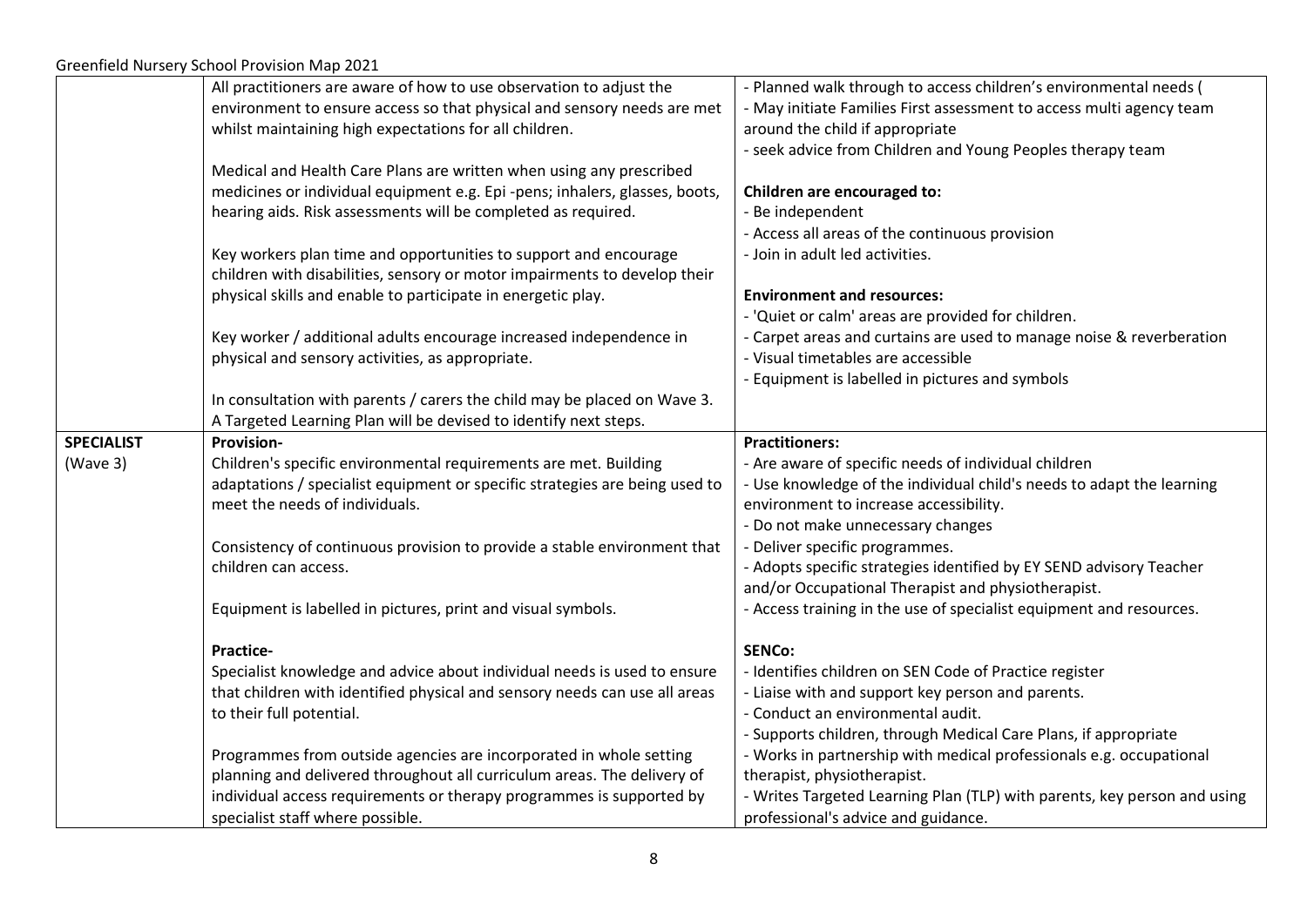| Learning Plans (LPs) are used to focus on specific areas within accessible<br>provision. LP's are devised with advice/ guidance from parents, settings<br>and other relevant professionals<br>Skilled practitioners enable the effective use of specialist equipment e.g.<br>hearing aids, low vision aids, tactile resources which help to access<br>learning.<br>Storage space is provided for additional specific equipment & resources<br>for individual children. | - Supports practitioners to implement TLPs<br>- Review TLP regularly.<br>- Take appropriate next steps e.g. Families First Assessment and Early<br>Years Panel referral<br>- Arranges reviews of progress through LPs and TAFs<br>Children are encouraged to:<br>- Be independent<br>- Access all areas of the continuous provision<br>- Work towards individual targets |
|------------------------------------------------------------------------------------------------------------------------------------------------------------------------------------------------------------------------------------------------------------------------------------------------------------------------------------------------------------------------------------------------------------------------------------------------------------------------|--------------------------------------------------------------------------------------------------------------------------------------------------------------------------------------------------------------------------------------------------------------------------------------------------------------------------------------------------------------------------|
| Alternative augmentative communication is provided as appropriate e.g.<br>visual symbols (PECs) and sign support or BSL as directed.<br>Specialist ICT may be provided as appropriate with the use of specialist<br>advice and equipment is used to enable individual children to reach their<br>full potential.                                                                                                                                                       | <b>Environment and resources:</b><br>- Individual children's environmental requirements are met Visual<br>timetables are accessible<br>- Changes to the environment are kept to a minimum<br>- Equipment is labelled in pictures, print and visual symbols.<br>- Personalised resources and visual supports                                                              |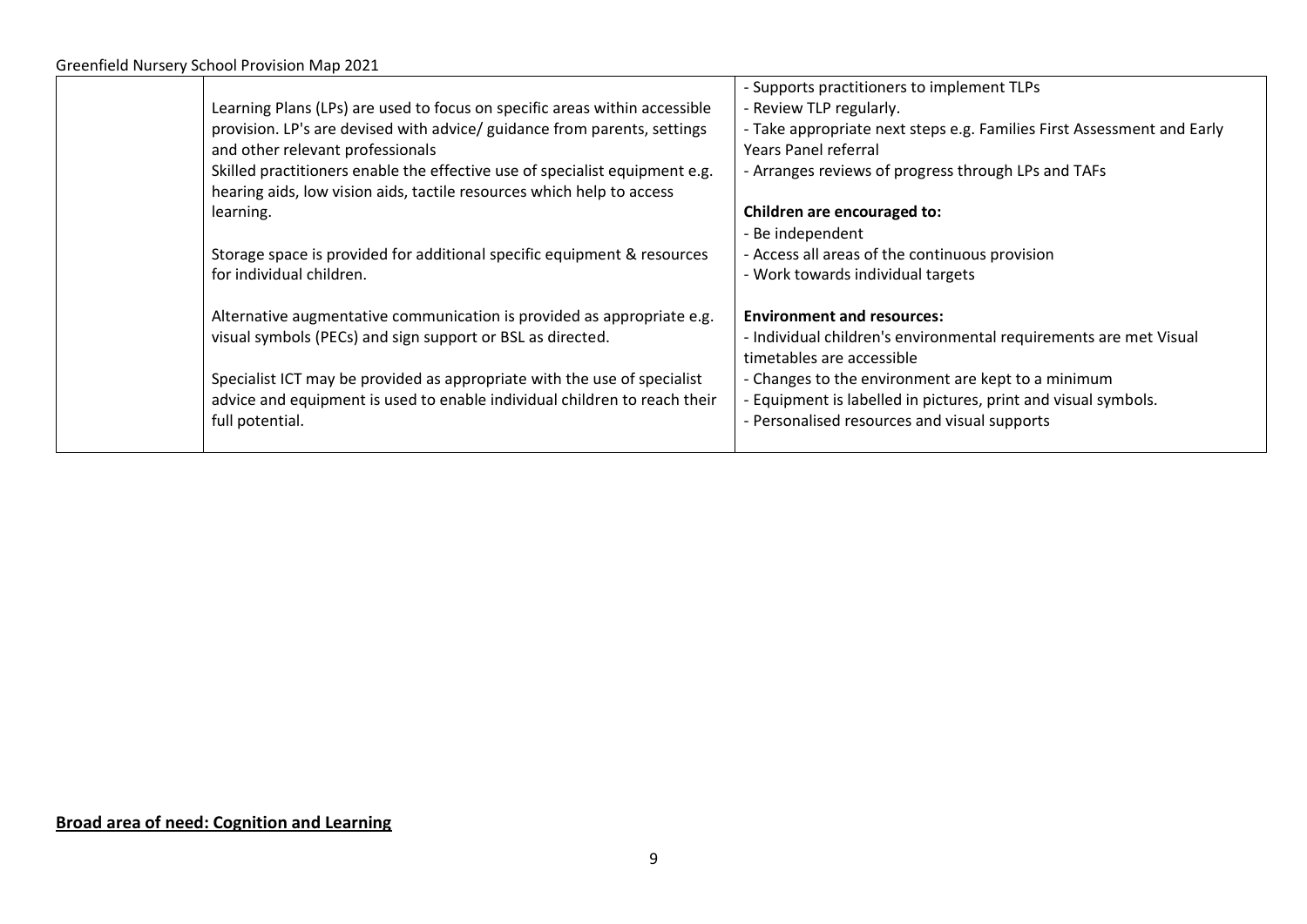|                  | <b>Provision and Practice</b>                                                 | <b>Anticipated Outcomes</b>                                                  |
|------------------|-------------------------------------------------------------------------------|------------------------------------------------------------------------------|
| <b>UNIVERSAL</b> | <b>Provision</b>                                                              | <b>Practitioners:</b>                                                        |
| (Wave 1)         | Greenfield Nursery School offers a rich, stimulating and challenging          | - Conduct OP&L assessments and record them on Learning Journals.             |
|                  | learning environment. Our continuous provision is frequently enhanced         | - Focus on the characteristics of effective learning.                        |
|                  | to vary and extend play experience. Learning opportunities are planned        | - Compile a Learning Journey for each child                                  |
|                  | in both indoor and outdoor areas.                                             | - Value and celebrate each child's linguistic and cultural background        |
|                  | Children's interests and motivations are planned for.                         | - Plan learning opportunities to reflect similarities and diversity          |
|                  |                                                                               | - Plan learning opportunities to reflect each child's interests, motivations |
|                  | <b>Practitioners</b>                                                          | and learning style                                                           |
|                  | All children have an OP&L starting point assessment on entry and              | - Ensure observations and assessments inform future planning.                |
|                  | Spotlight in their birthday month and subsequent 6 month.                     | - Engage in play activities with children to develop their learning          |
|                  |                                                                               | - Develop opportunities for shared and sustained thinking.                   |
|                  | Our planning reflects each child's interests and motivations as well as our   | - Develop and record children's learning 'in the moment'                     |
|                  | curriculum which is designed around the holistic needs of the cohort.         |                                                                              |
|                  |                                                                               | Children are encouraged to:                                                  |
|                  | Nursery practitioners understand the characteristics of effective learning    | - Learn through play experiences                                             |
|                  | and use these to guide and scaffold learning during child- initiated play     | - Value themselves as individuals                                            |
|                  |                                                                               | - Develop their individual learning styles                                   |
|                  | All children have an individual Learning Journey which considers the          | - Develop their interests                                                    |
|                  | child's interests and achievements at home and in the wider community.        |                                                                              |
|                  |                                                                               | <b>Environment &amp; resources:</b>                                          |
|                  | Each child's linguistic and cultural background is considered, valued and     | - Continuous provision is frequently changed to vary and extend play         |
|                  | celebrated throughout our continuous provision and through planned            | experience.                                                                  |
|                  | special events and topics.                                                    | - Learning opportunities are planned both indoors and outdoors               |
|                  |                                                                               |                                                                              |
|                  | A wide range of appropriate resources, including books, dolls, dressing-      |                                                                              |
|                  | up clothes, role play and creative activities are used                        |                                                                              |
|                  |                                                                               |                                                                              |
|                  | Practitioners engage in play activities with children, following child's lead |                                                                              |
|                  | and developing shared and sustained thinking.                                 |                                                                              |
| <b>TARGETED</b>  | <b>Provision</b>                                                              | <b>Practitioners:</b>                                                        |
| (Wave 2)         | OP&L baseline assessment informs daily planning and identifies where          | - Use OP&L assessment and curriculum map to inform planning                  |
|                  | differentiated provision is needed. Children with similar needs may be        | - Differentiate planning to meet individual needs                            |
|                  | grouped and their needs targeted.                                             | - Plan group activities to target similar needs and learning styles          |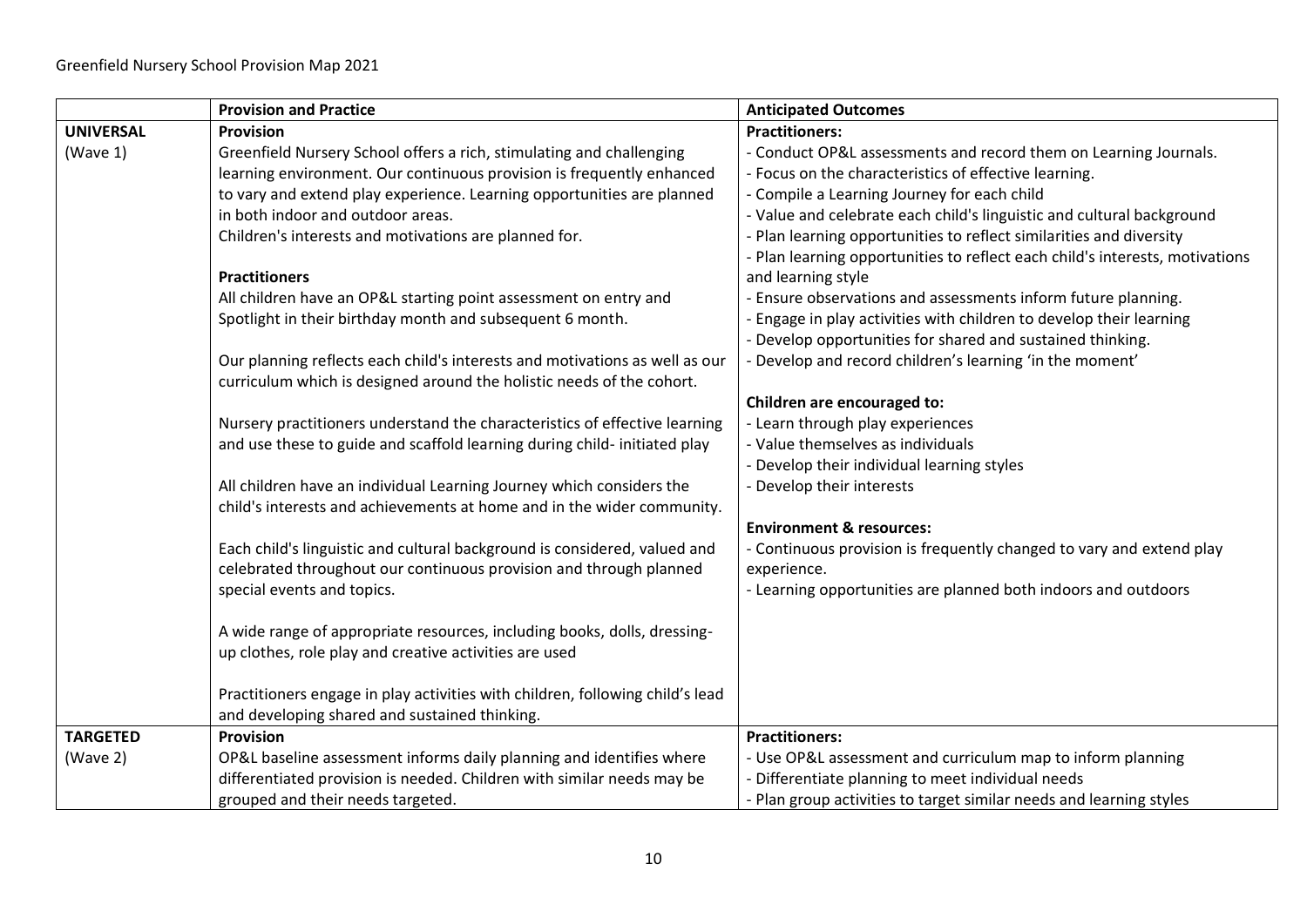|                   | Individual Learning Journeys are updated regularly and demonstrate a       | - Support children in their own language when a bilingual practitioner         |
|-------------------|----------------------------------------------------------------------------|--------------------------------------------------------------------------------|
|                   | range of recording styles. They show how, through a small steps            | speaks the same language.                                                      |
|                   | approach, children's interests are used to extend their learning.          | - Know the children's preferred learning style and plan appropriate            |
|                   |                                                                            | activities.                                                                    |
|                   | Children with English as an additional language receive differentiated     | - Plan opportunities for children to learn through actions.                    |
|                   | support by nursery practitioners.                                          | - Conduct regular child observations and use these to assess learning and      |
|                   |                                                                            | development and to plan next steps.                                            |
|                   | We recognise that children learn in different ways. Small group activities | - Practitioners record child's shared and sustained thinking adults' actions   |
|                   | planned using different learning styles and children are encouraged to     | /words though 'teachable moments'                                              |
|                   | move and interact physically at story time. The outdoor play area is used  | - Practitioners share / extend and enhance children's play                     |
|                   | for all curriculum areas.                                                  |                                                                                |
|                   |                                                                            | <b>SENCO:</b>                                                                  |
|                   | Observations demonstrate a range of techniques to track children's         | - Plan intensive group activities to target similar needs                      |
|                   | development. Practitioners record child's shared and sustained thinking.   | - Liaise with and support key person and parents                               |
|                   | Records show links between adults actions /words and children's            | - Plan intensive interventions.                                                |
|                   | learning. (planned interventions)                                          | - Monitor children's progress                                                  |
|                   |                                                                            | - Refer for additional support (SEND), as appropriate.                         |
|                   | Practitioners use a variety of techniques to share / extend and enhance    | - Use advice and guidance from involved professionals to set appropriate       |
|                   | children's play. These include:                                            | next steps.                                                                    |
|                   | - following a child's lead                                                 | - Learning Plans will be implemented as appropriate                            |
|                   | - give a running commentary                                                |                                                                                |
|                   | - asking open ended questions                                              | Children are encouraged to:                                                    |
|                   | - modelling play actions and vocabulary - demonstrating and modelling      | - Develop their play skills                                                    |
|                   | - questioning and hypothesising                                            | - Ask questions                                                                |
|                   |                                                                            | - Solve problems                                                               |
|                   | In consultation with parents / carers the child may be placed on Wave 3.   | - Engage and participate in targeted activities - 1:1, small and larger groups |
|                   | A Targeted Learning Plan will be devised to identify next steps.           | - Work towards individual targets                                              |
|                   |                                                                            | <b>Environment and resources:</b>                                              |
|                   |                                                                            | - Continuous provision is frequently changed to vary and extend play           |
|                   |                                                                            | experience.                                                                    |
|                   |                                                                            | - Learning opportunities are planned both indoors and outdoors.                |
| <b>SPECIALIST</b> | OP&L assessments, WellComm assessments, IALED or Developmental             | <b>Practitioners:</b>                                                          |
| (Wave 3)          | Journal basis for Learning Plans.                                          | - Are aware of specific needs of individual children                           |
|                   |                                                                            |                                                                                |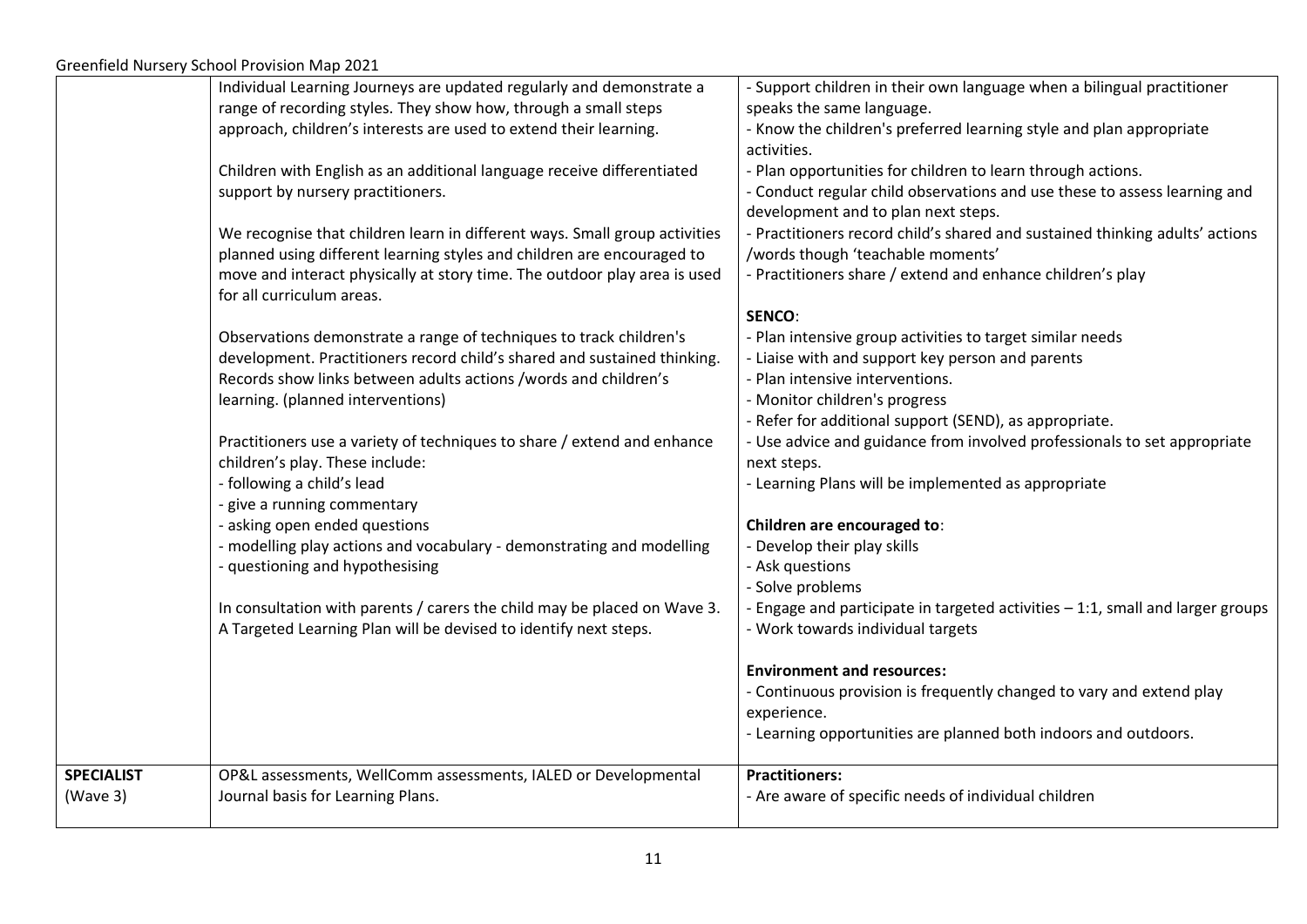| Learning Plans (LPs) are written with the key worker SENCO and parents     | - Use knowledge of the individual child's needs to adapt their planning to |
|----------------------------------------------------------------------------|----------------------------------------------------------------------------|
| and shared with all relevant nursery practitioners.                        | promote understanding and development.                                     |
|                                                                            | - Deliver specific programmes.                                             |
| Each child's individual LP reflects their interests and includes 'SMART'   | - Adopt specific strategies identified by professionals                    |
| targets. Other details specify the people involved, the level of support,  |                                                                            |
| suggested strategies, resources needed and the context.                    | SENCo:                                                                     |
|                                                                            | -Identifies children on SEN Code of Practice register                      |
| Advice sought from Specialist Advisory Teacher through referral to Early   | -Liaise with and support key person and parents.                           |
| Years panel.                                                               | -Works in partnership with professionals                                   |
|                                                                            | - Oversee Learning Plan (LP) with parents, key person and using            |
| Specialist training and/or advice sought as required.                      | professionals' advice and guidance.                                        |
|                                                                            | -Supports practitioners to implement LPs                                   |
| Regular review meetings are held with parents where observations are       | -Review LP regularly.                                                      |
| used to plan next steps                                                    | -Refer for additional funding where possible                               |
|                                                                            | -Supports practitioners with the use of specialist equipment.              |
| Targeted learning plans detail differentiated provision with a small steps | -Arranges reviews of progress through TLPs and TAFs                        |
| approach and strategies /resources needed. LPs are dated and signed by     |                                                                            |
| parents.                                                                   | Children are encouraged to:                                                |
|                                                                            | - Work towards individual targets                                          |
| LPs are reviewed and evaluated which leads on to next                      | - Join in with peer activity                                               |
| Steps (ADPR Cycle).                                                        | - Engage with adult planned activities                                     |
|                                                                            | - Develop strategies for learning                                          |
|                                                                            | - Become independent learners through access to a wide range of            |
|                                                                            | experiences                                                                |
|                                                                            | - Develop characteristics of effective learning                            |
|                                                                            | - Build on what they know to consolidate skills and learn new ones         |
|                                                                            | <b>Environment and resources:</b>                                          |
|                                                                            | - Personalised resources and visual supports                               |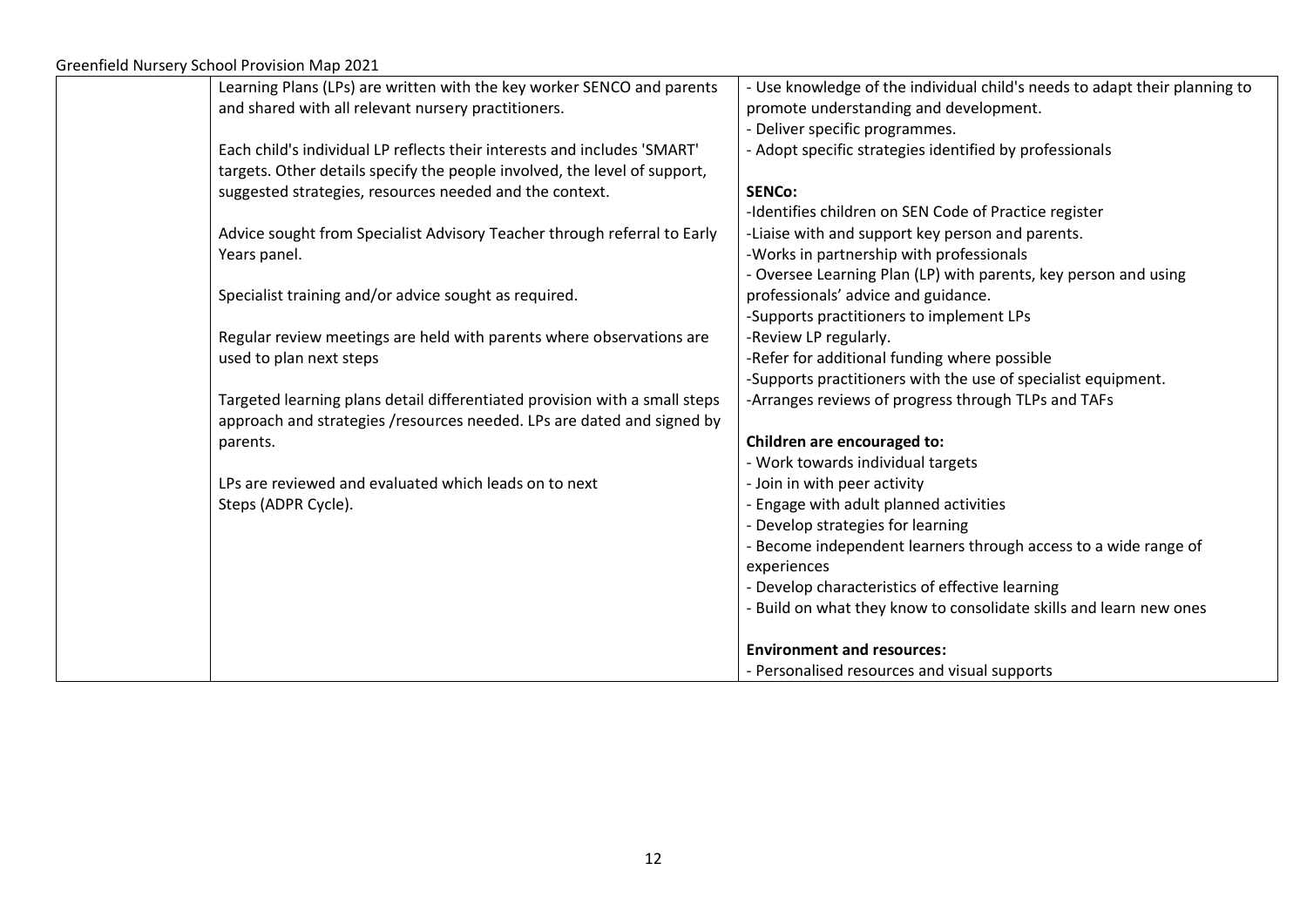## **Broad area of need: Social, Emotional and Mental Health**

|                  | <b>Provision and Practice</b>                                                                                                                      | <b>Anticipated outcomes</b>                                        |
|------------------|----------------------------------------------------------------------------------------------------------------------------------------------------|--------------------------------------------------------------------|
| <b>UNIVERSAL</b> | <b>Provision-</b>                                                                                                                                  | <b>Practitioners:</b>                                              |
| (Wave 1)         | Greenfield Nursery School offers an environment with clear, consistent                                                                             | - Are qualified and experienced in Early Years education and care. |
|                  | boundaries where children can make independent choices and have                                                                                    | - Have key worker approach                                         |
|                  | control of their own learning.                                                                                                                     | - Ensure all children are included and valued                      |
|                  |                                                                                                                                                    | - Provide a welcoming and nurturing environment.                   |
|                  | Children's understanding of routines and expectations are supported                                                                                | - Welcome children on arrival each session                         |
|                  | with visual resources and prompts throughout the nursery                                                                                           | - Follow the Greenfield Nursery School Behaviour Policy            |
|                  |                                                                                                                                                    | - Use specific praise to inform children of positive behaviour and |
|                  | Resources and the environment are visually labelled with text and photos                                                                           | achievements.                                                      |
|                  | / visual symbols.                                                                                                                                  | - Actively encourage each child's self esteem                      |
|                  |                                                                                                                                                    | - Promote children's understanding of emotions and feelings        |
|                  | <b>Practitioners-</b>                                                                                                                              | - Plan opportunities for role play activities                      |
|                  | All the nursery practitioners have a good knowledge of child                                                                                       | - Respect each other                                               |
|                  | development and have accessed EYFS and positive behaviour                                                                                          | - Use observations and prior knowledge to understand children's    |
|                  | management training and STEPs training.                                                                                                            | emotional and social development alongside the EYFS.               |
|                  |                                                                                                                                                    | - Communicate effectively with parents/carers.                     |
|                  | Practitioners use observations and prior knowledge to understand                                                                                   | - Communicate through a range of strategies as appropriate         |
|                  | emotional and social development alongside the EYFS. A key person                                                                                  | - Use The Inclusion Development Plan materials                     |
|                  | approach ensures effective communication with parents/carers.                                                                                      | - Work with parents to develop a consistent approach to positive   |
|                  |                                                                                                                                                    | behaviour management                                               |
|                  | Monitor children's wellbeing and involvement using Leuven scales. Set                                                                              |                                                                    |
|                  | out next steps for children who are displaying low levels of wellbeing and                                                                         | Children are encouraged to:                                        |
|                  | involvement and make adaptations to the environment, resources, and                                                                                | - Develop their confidence and self-esteem                         |
|                  | practice.                                                                                                                                          | - Understand the boundaries in terms of behaviour                  |
|                  |                                                                                                                                                    | - Develop control of their own learning.                           |
|                  | All nursery practitioners promote a welcoming, nurturing environment                                                                               | - Make independent choices                                         |
|                  | where all children are included and valued. Agreed procedures are in<br>place to welcome children and their families at the start of each session. | - Play cooperatively                                               |
|                  |                                                                                                                                                    | - Develop an understanding of the feelings of self and others      |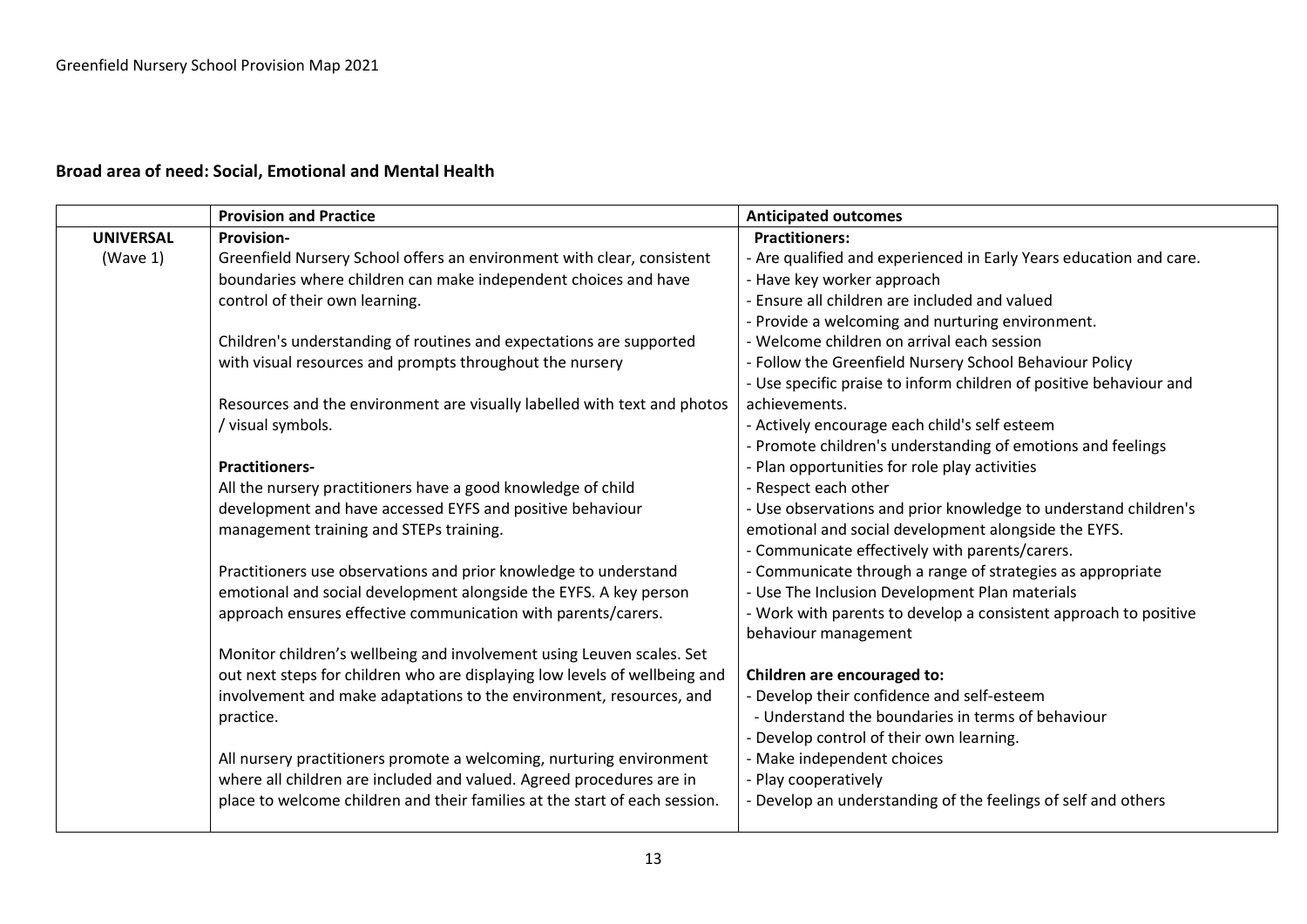|                 | Practitioners actively encourage each child's self-esteem using              | <b>Environment &amp; resources:</b>                                      |  |  |
|-----------------|------------------------------------------------------------------------------|--------------------------------------------------------------------------|--|--|
|                 | consistent, specific, positive praise.                                       | - Clear consistent boundaries                                            |  |  |
|                 |                                                                              | - Clearly labelled, child friendly resources                             |  |  |
|                 | All children are given opportunity to access activities that promote         | - Specific resources e.g. feelings box, 'now and next'                   |  |  |
|                 | understanding of emotions and feelings.                                      | board, traffic lights.                                                   |  |  |
|                 |                                                                              |                                                                          |  |  |
|                 | All children have opportunities to access role play activities to develop an |                                                                          |  |  |
|                 | understanding of the feelings of self and others.                            |                                                                          |  |  |
|                 |                                                                              |                                                                          |  |  |
|                 | Practitioners use a wide range of communication strategies in everyday       |                                                                          |  |  |
|                 | practice including informal gestures, signs and pictures or symbols.         |                                                                          |  |  |
|                 | Our positive behaviour policy is reviewed annually and is shared with all    |                                                                          |  |  |
|                 | staff and parents / carers                                                   |                                                                          |  |  |
|                 |                                                                              |                                                                          |  |  |
|                 | Children are taught self-regulation skills from an early age. Children's     |                                                                          |  |  |
|                 | feelings are named for them so they can begin to identify how they feel.     |                                                                          |  |  |
|                 | Children are given choices and options to help them manage their             |                                                                          |  |  |
|                 | feelings in the setting.                                                     |                                                                          |  |  |
|                 |                                                                              |                                                                          |  |  |
| <b>TARGETED</b> | <b>Provision-</b>                                                            | <b>Practitioners:</b>                                                    |  |  |
| (Wave 2)        | Visual reminders, e.g. 'first / then' board and/or traffic lights, may be    | - Support children to access all aspects of provision                    |  |  |
|                 | used to support individual children's understanding of routines and          | - Model interaction and communication in role play                       |  |  |
|                 | expectations.                                                                | - Model early play skills                                                |  |  |
|                 |                                                                              | - access training 'Behaviour as communication'                           |  |  |
|                 | Additional resources may be used to promote social skills, e.g. personal     | - Use observations to support positive behaviour management              |  |  |
|                 | dolls and puppets.                                                           | - Carry out an environmental audit and adjust to routines and            |  |  |
|                 |                                                                              | environments as required                                                 |  |  |
|                 | Additional interventions e.g. Nurture Group may be offered.                  | - Use ABCC as required                                                   |  |  |
|                 |                                                                              | - Supports individual children to achieve targets on their-Differentiate |  |  |
|                 | <b>Practitioners-</b>                                                        | planning according to the abilities and needs of individual children and |  |  |
|                 | All nursery practitioners use observations to support positive behaviour     | groups.                                                                  |  |  |
|                 | management. Planning is differentiated to meet individual needs. All         | - Use visual supports to enhance children's understanding                |  |  |
|                 | practitioners support children to access all aspects of our provision.       | - Targeted Learning Plan                                                 |  |  |
|                 |                                                                              |                                                                          |  |  |
|                 | Practitioners model interaction and communication in role play.              | <b>SENCO:</b>                                                            |  |  |
|                 |                                                                              |                                                                          |  |  |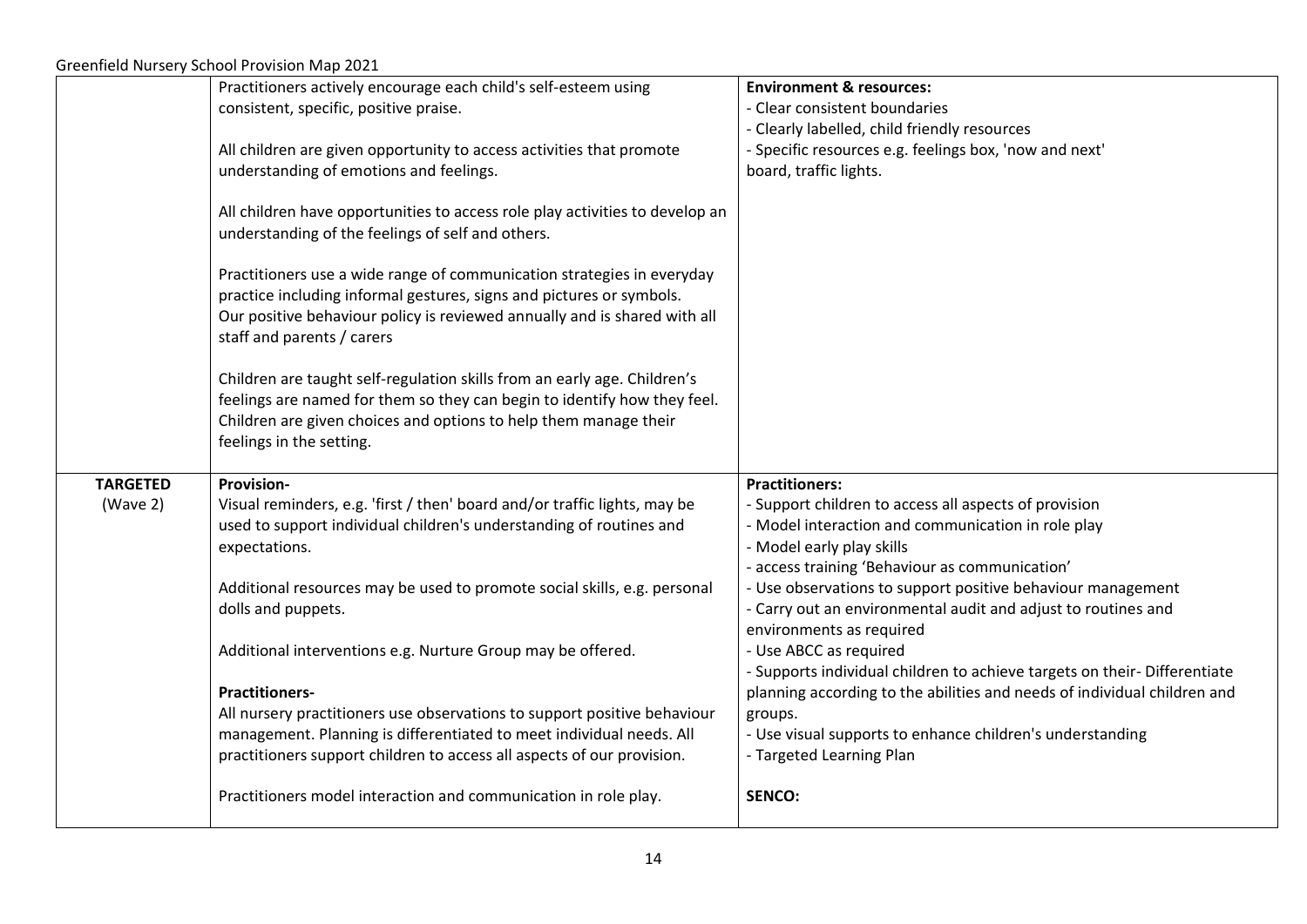|                   | 8021111010 1101301 1 2011001 1 101131011 11100 2021                            |                                                                                           |
|-------------------|--------------------------------------------------------------------------------|-------------------------------------------------------------------------------------------|
|                   | Practitioners model early play skills.                                         | -Monitor the group and co-ordinate small group work to support the<br>development of SEMH |
|                   | Behaviour Monitoring using ABCC are used to identify specific triggers or      | -Work with KP to write Nurture plans in consultation with nursery                         |
|                   | patterns of behaviour.                                                         | practitioners and parents / carers and Nurture Lead                                       |
|                   |                                                                                | -Support nursery practitioners to use additional resources and access                     |
|                   | Individual behaviour plans or Nurture plans list additional resources used     | additional training as appropriate and cascade this to practitioners                      |
|                   | in order to meet individual needs e.g. Empathy doll, a box full of feelings    | -Sign- post families in difficult circumstances to other agencies / health                |
|                   | resource.                                                                      | visitors / outreach support                                                               |
|                   | Practitioners signpost families in difficult circumstances to other agencies   | Children are encouraged to:                                                               |
|                   | / children's centres/ health visitors for support                              | - Access all areas of the indoor and outdoor provision                                    |
|                   |                                                                                | - Gain confidence and self esteem                                                         |
|                   | In consultation with parents / carers the child may be placed on Wave 3.       | - Interact and communicate with their peers                                               |
|                   | A Targeted Learning Plan and /or Individual Behaviour plan will be             | - Develop their play skills                                                               |
|                   | devised.                                                                       | - Behave positively                                                                       |
|                   |                                                                                | - Engage and participate in targeted activities - 1:1, small and larger groups            |
|                   |                                                                                | - Work towards individual targets                                                         |
|                   |                                                                                | <b>Environment and resources:</b>                                                         |
|                   |                                                                                | - Visual reminders reinforce expectations                                                 |
|                   |                                                                                | - Feeling's box                                                                           |
|                   |                                                                                | - Empathy dolls                                                                           |
|                   |                                                                                | - Stories about feelings and emotions                                                     |
|                   |                                                                                | - Behaviour plans                                                                         |
|                   |                                                                                |                                                                                           |
| <b>SPECIALIST</b> | Provision                                                                      | <b>Practitioners:</b>                                                                     |
| (Wave 3)          | Specific target boards/routines for individual tasks using Communicate in      | - Deliver specific programmes of PSED through continuous provision.                       |
|                   | Print                                                                          | - Support individual children to achieve individual targets on their Targeted             |
|                   | Involvement of Children's Centre to access targeted services to support        | Learning Plan                                                                             |
|                   | <b>SEMH</b>                                                                    | - Use Behaviour Monitoring Plan as required                                               |
|                   | Seek additional advice from EY SEND advisory teacher and/or Step 1<br>support. | - Refer to children's centre services                                                     |
|                   |                                                                                | <b>SENCo:</b>                                                                             |
|                   | <b>Practitioners</b>                                                           | - Identifies children on SEN Code of Practice record                                      |
|                   |                                                                                | - Liaise with and support key person and parents.                                         |